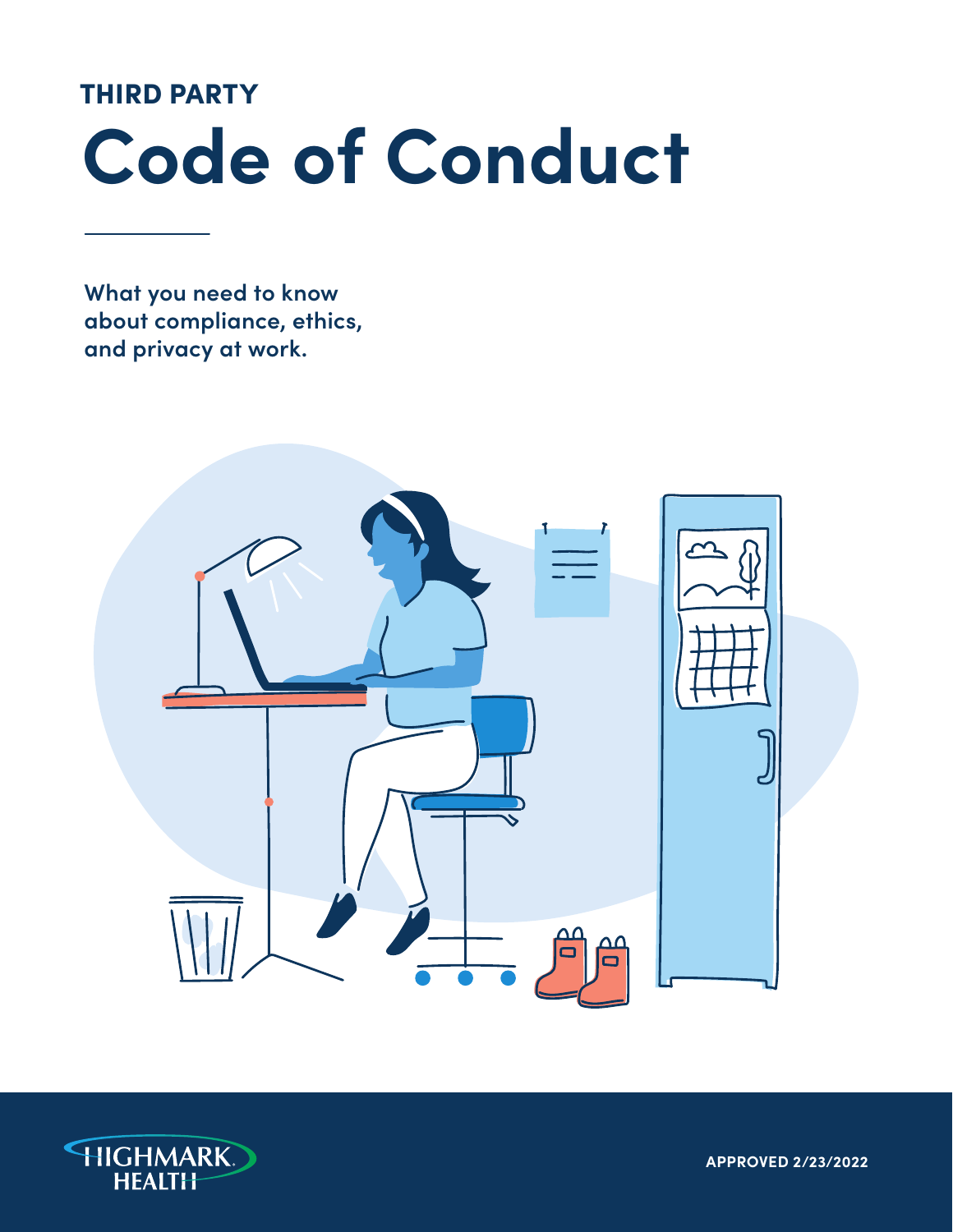# **Table of Contents**

| Highmark Health's Standards  4          |                         |
|-----------------------------------------|-------------------------|
| Ethical and Compliance Standards        | $\overline{4}$          |
| Legal and Regulatory Compliance         | $\overline{\mathbf{4}}$ |
|                                         | $\overline{\mathbf{A}}$ |
| Safe, Healthy, and Harassment-Free Work |                         |
| <b>Expectations</b>                     |                         |
| for Third Parties 5                     |                         |
| Ethical and Compliance Standards  6     |                         |
| Legal and Regulatory Compliance         | 6                       |

[Government Contract Compliance . . . . . . . . . . . . .](#page-7-0) 6

| <b>Conducting Business</b>                      | 8 |
|-------------------------------------------------|---|
|                                                 | 9 |
| Gifts, Gratuities, Kickbacks, and Expenses      | 9 |
| <b>Customers and Supplier Relations</b>         | 9 |
| Safe, Healthy, and Harassment-Free              |   |
|                                                 |   |
| Proper Use of Company Assets 10                 |   |
| Adherence to Fraud, Waste, and Abuse (FWA)      |   |
|                                                 |   |
| <b>Information Privacy and Security</b> 11      |   |
| Appointed Producers  13                         |   |
| Compliance and Reporting  15                    |   |
| Complying with the Highmark Health              |   |
| Third Party Code of Conduct 16                  |   |
| Reporting Concerns  16                          |   |
| Protection from Retaliation and Intimidation 16 |   |
| <b>Reporting Methods  17</b>                    |   |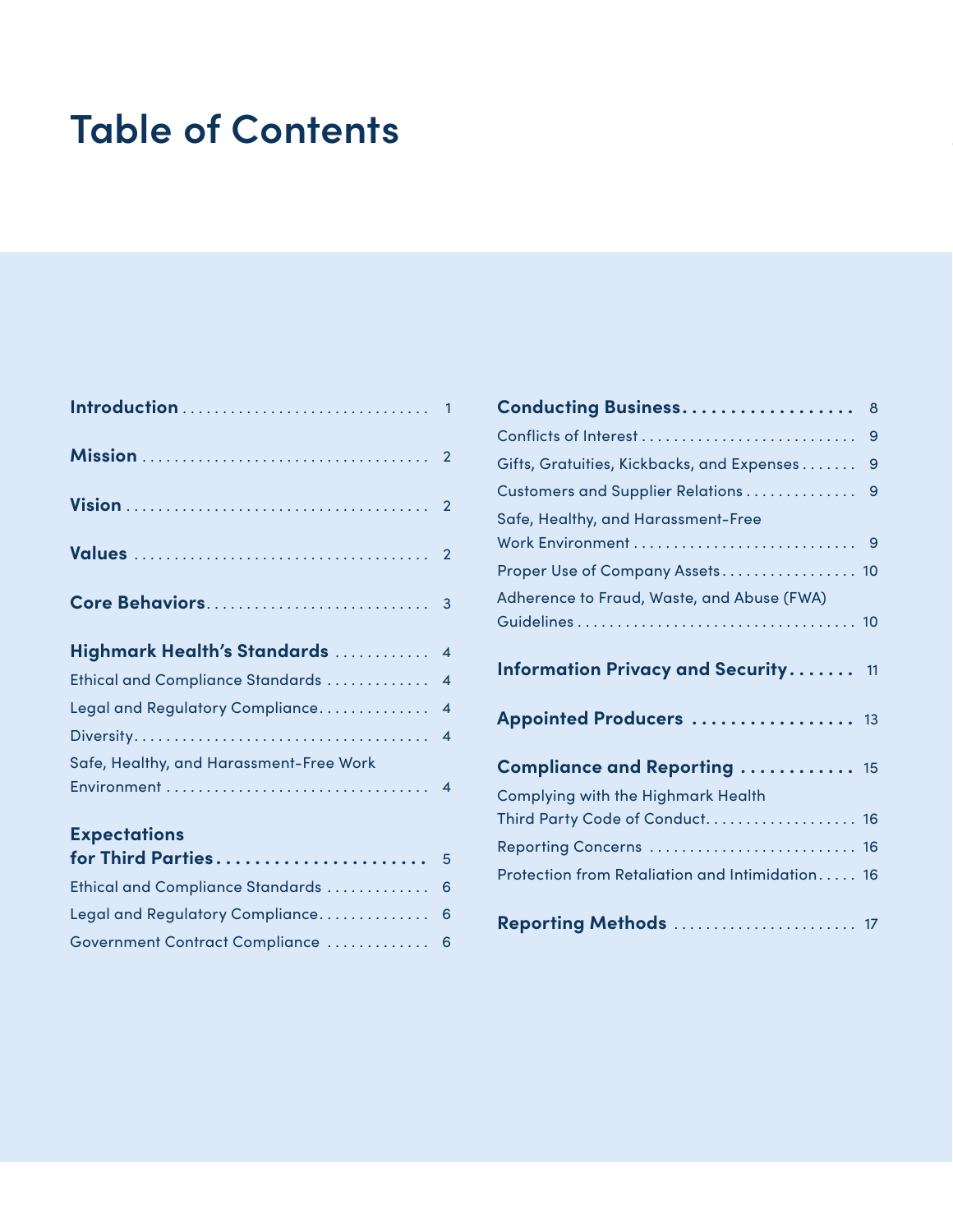<span id="page-2-0"></span>

# **Introduction**

Welcome! At Highmark Health, we are reinventing health care. However, our commitment to the highest standard of ethical conduct has not changed.

In today's business and legal environments, acting ethically, and with a high degree of integrity differentiates a company from its competition as an organization that can be trusted. Highmark Health's Integrity and Compliance Program requires that compliance be everyone's responsibility from the top to the bottom of the organization, as well as our third-party business partners. The Integrity and Compliance Program is guided by our Core Values and Principles of Integrity and is designed to promote a culture that encourages ethical behavior and commitment to comply with applicable federal and state laws, rules, regulations, and guidance.

The Third Party Code of Business Conduct (Third Party Code) applies to those who conduct business with and/or on behalf of any Highmark Health company, such as vendors, consultants, subcontractors, suppliers, and producers, herein referred to as "Third Parties."

We recognize that Third Parties are independent entities and their cultural environments may be different from Highmark Health's. However, Third Parties have a critical role in our success, and Highmark Health strives to conduct business with those who share similar values in compliance and ethics. Therefore, Third Parties and their employees and agents are expected to comply with standards of conduct as described in the Third Party Code and share and subscribe to our commitment to ethical business practices. The Third Party Code sets the ethical tone for conducting business with Highmark Health. Our Enterprise Risk and Governance Division is available to offer guidance and support.

The Third Party Code provides guidance to all Highmark Health employees in carrying out their daily activities within appropriate ethical and legal standards. These obligations also apply to relationships with other employees, customers, and Third Parties.

For purposes of this Code, Highmark Health and its subsidiaries and affiliates will be referred to as Highmark Health.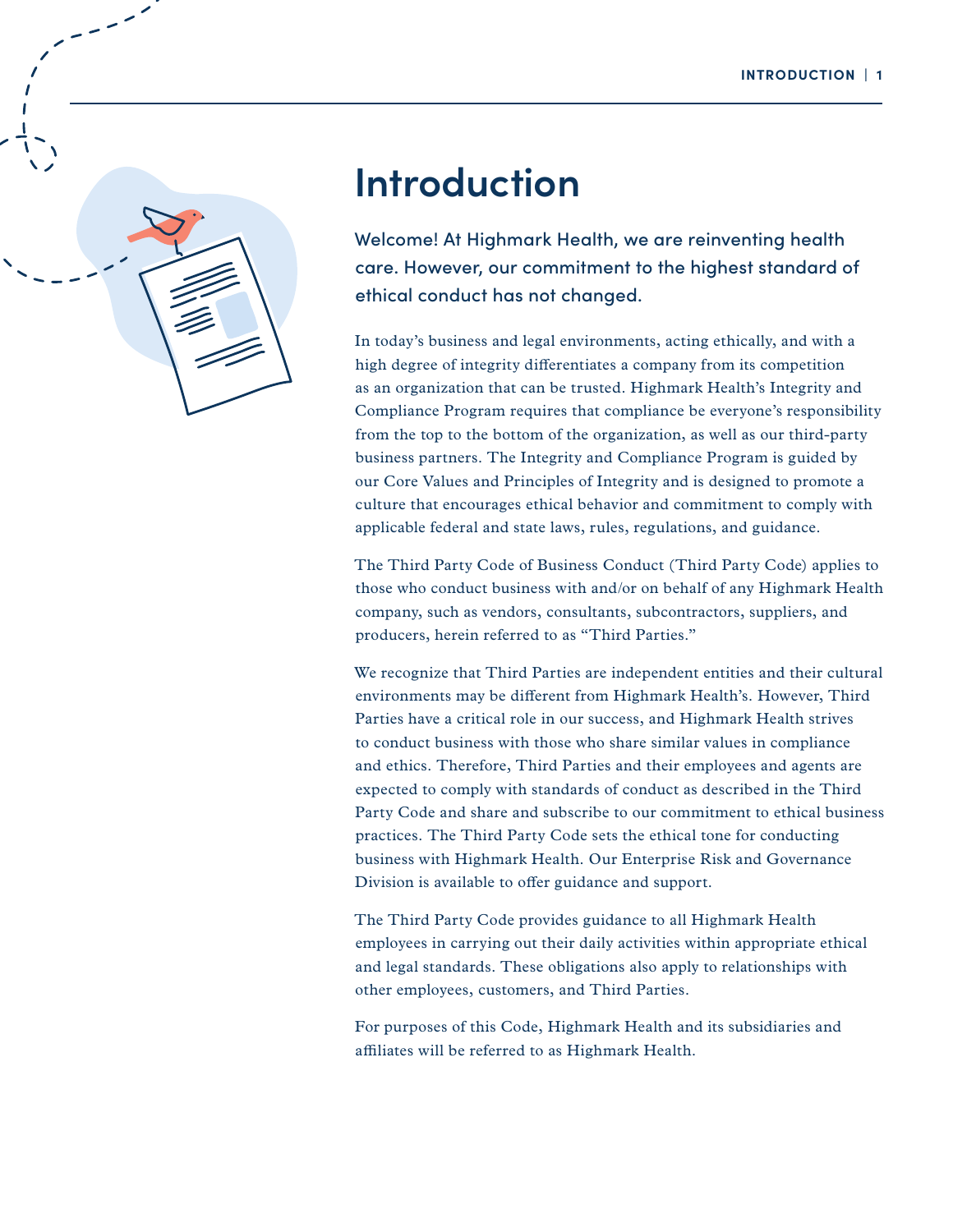# <span id="page-3-0"></span>**Mission**

**To create a remarkable health experience, freeing people to be their best.**

# **Vision**

# **A world where everyone embraces health.**

# **Values**

## **PEOPLE MATTER** Every person contributes to

### **STEWARDSHIP**

our success.

Working to improve the health of the communities we serve.

### **TRUST**

Earned by delivering on our commitments and leading by example.

### **INTEGRITY** Committing to the highest standards encompassing every aspect of our behavior.

## **CUSTOMER-FOCUSED COLLABORATION**  We collaborate with each other to achieve the

right outcomes for our customers.

#### **COURAGE**

Empowering each other to act in a principled manner and take appropriate risks to do what is right.

### **INNOVATION**

Exploring new, better, and creative ways to achieve our vision.

#### **EXCELLENCE**

**Consistently** exceeding the expectations of those we serve.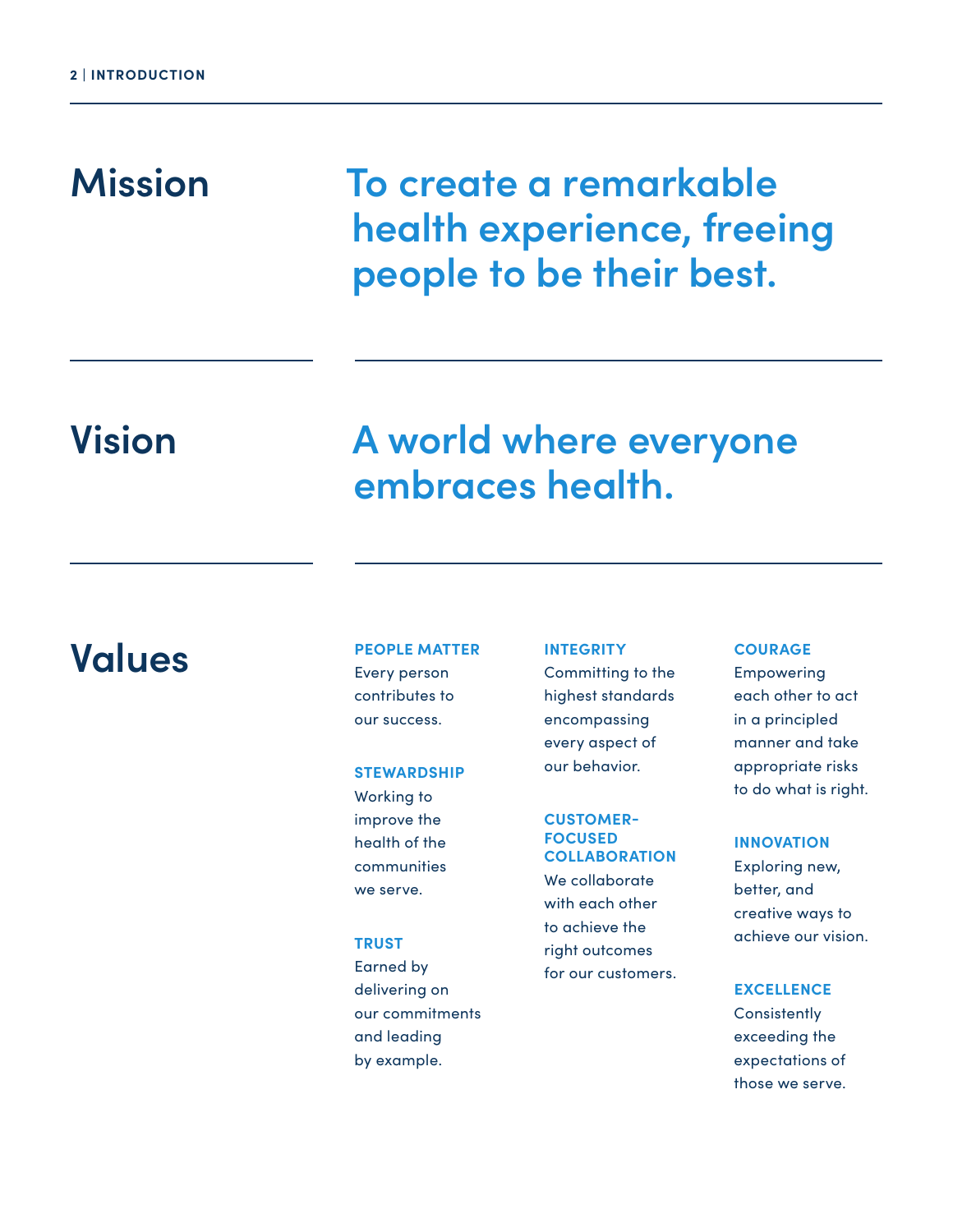# <span id="page-4-0"></span>**Behaviors**

Our four core behaviors are what we value and how we act **Core** each and every day to bring our mission and vision to life.

### We place the customer at the center of everything we do.

- We put ourselves in our customers' shoes.
- We anticipate our customers' needs .
- We simplify the customer experience .
- We deliver solutions that go a step beyond.
- We appreciate our customers' loyalty to Highmark Health.

# **TRANSFORMATIONAL LEADERSHIP**

**CUSTOMER FIRST**

### **We are driven to create the future of health care .**

- We inspire through vision and action.
- We are proactive in driving change.
- We are authentic in who we are and what we do.
- We embrace courageous conversations.
- We challenge ourselves to continuously improve .



#### **We collaborate to achieve shared success .**

- We involve the right partners at the right times.
- We treat each other with honesty and respect.
- We influence through relationship and not through position.
- We trust one another to make the right decisions and do the right things .
- We share risks and rewards.



### **PURPOSEFUL EXECUTION**

### **We value outcomes, not activity.**

- We set clear priorities and expectations .
- We take ownership of our commitments.
- We take calculated risks.
- We are relentless in our pursuit of excellence.
- We recognize and celebrate results.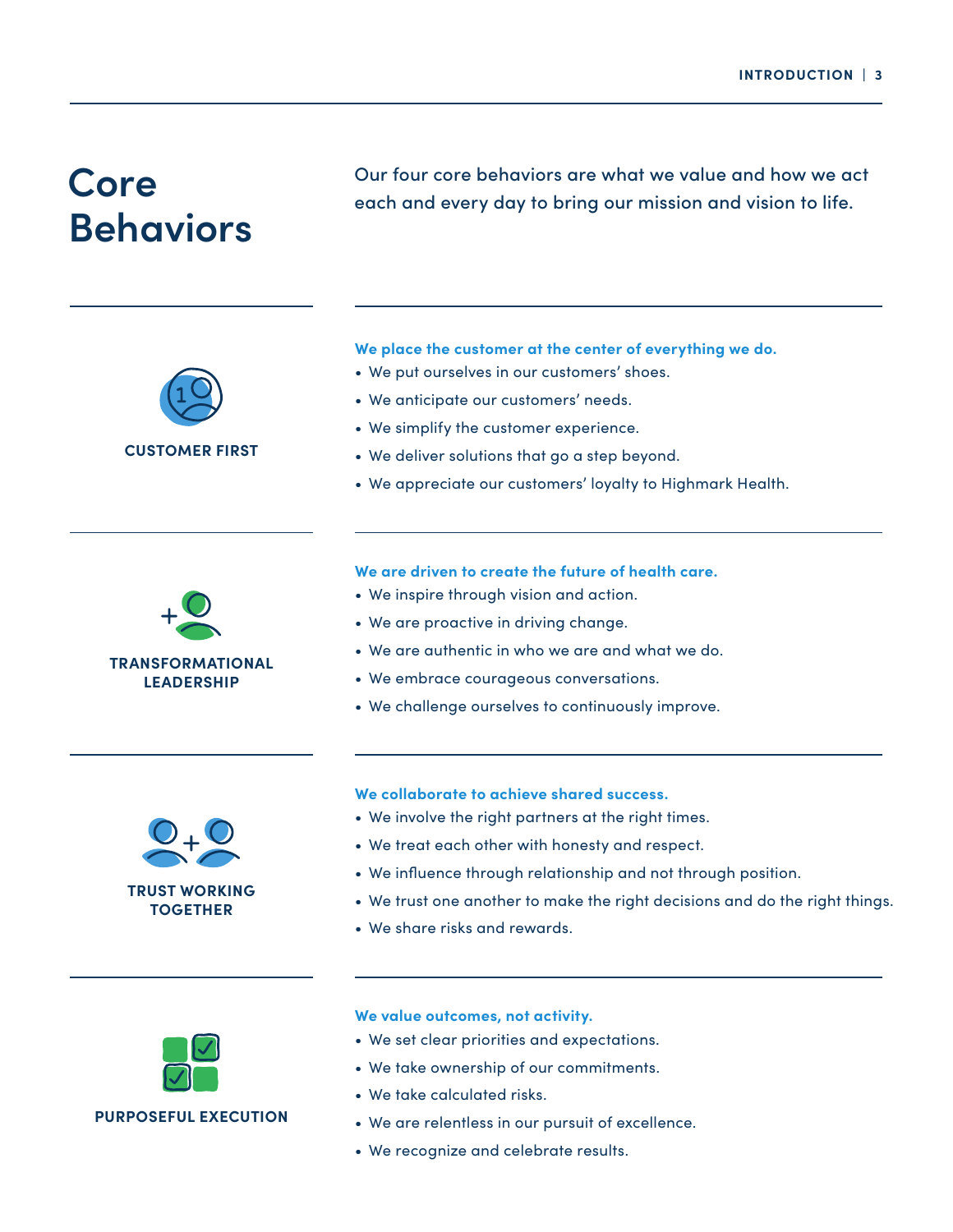<span id="page-5-0"></span>

# **Highmark Health's Standards**

### **Ethical and Compliance Standards**

- Highmark Health aspires to maintain a culture that embraces the principle of not only doing the right things, but also doing things the right way.
- All Highmark Health employees have the responsibility to epitomize Highmark Health's values and to perform their job with integrity.
- Highmark Health commits to dealing fairly with customers, Third Parties, and competitors, and resolves to not take unfair advantage of anyone through manipulation, concealment, abuse of privileged information, misrepresentation of material factors, or any other unfair dealings and practices.

### **Legal and Regulatory Compliance**

- All Highmark Health employees must observe the applicable laws, rules, and regulations governing the company's products and services.
- Highmark Health respects and honors the intellectual property rights of others and will not use any copyrighted or patented materials without a license or approval.

### **Diversity**

- We are committed to diversity and endeavor to make everyone feel welcome.
- Employees respect the unique attributes of others and recognize and embrace the many diverse perspectives and ideas that each brings to the workplace.

### **Security**

- We are committed to relentlessly protect any information entrusted to us by our customers.
- Our objectives are to protect information, maintain privacy, and achieve compliance with regulatory and contractual information security requirements.

### **Safe, Healthy, and Harassment-Free Work Environment**

To continue to keep a safe and healthy workplace, Highmark Health:

- Treats its employees and visitors with professional respect and courtesy.
- Will not tolerate any harassment, which may be of a sexual, physical, written or verbal nature, from our employees, customers, Third Parties, outside business invitees, or visitors.
- Maintains a safe and healthy work environment, free of illegal drugs, alcohol, and workplace violence.
- Will not tolerate actions or threats by anyone who disrupts business or places employees, customers, Third Parties, or visitors at risk of harm.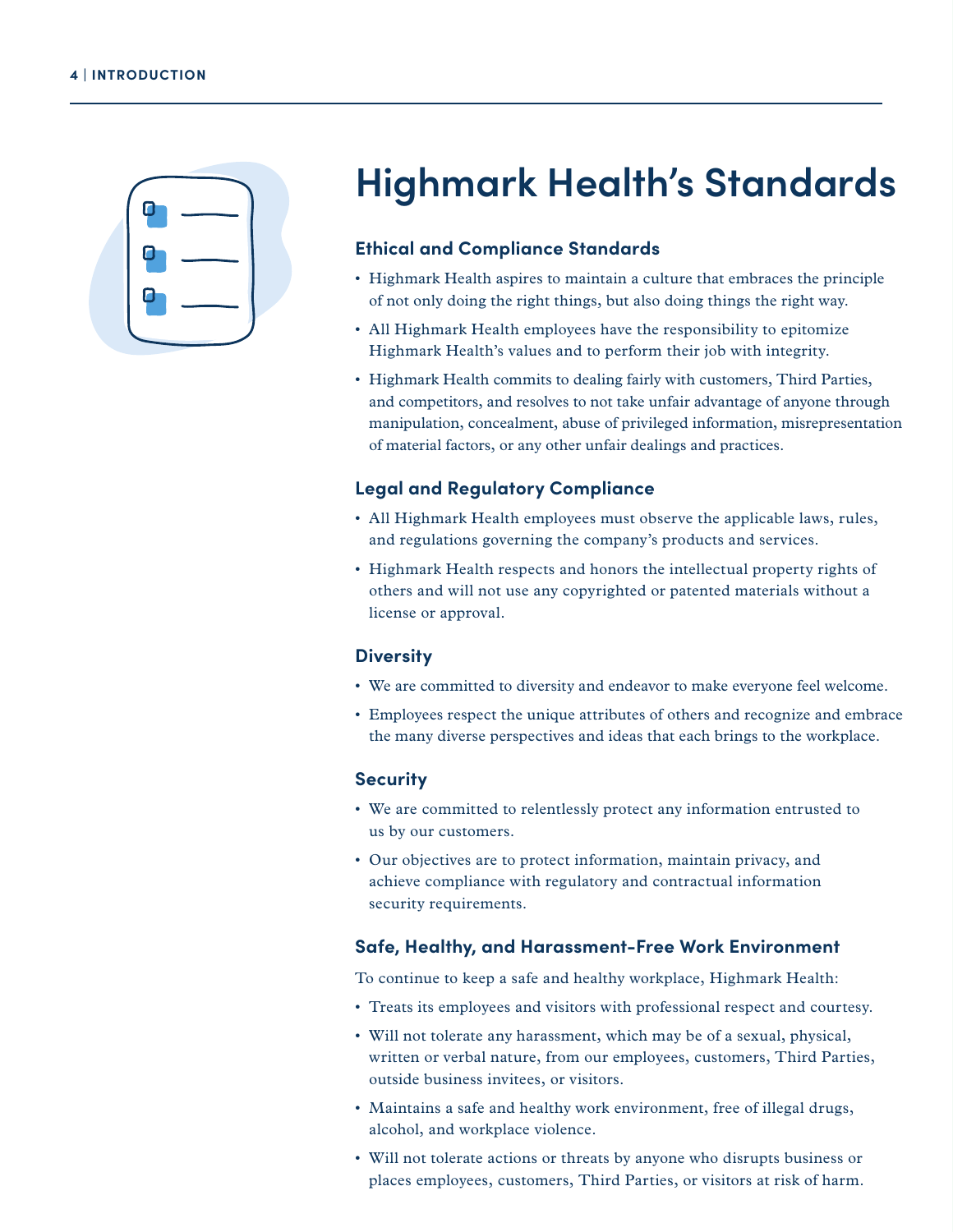<span id="page-6-0"></span>**SECTION 1 Expectations for Third Parties**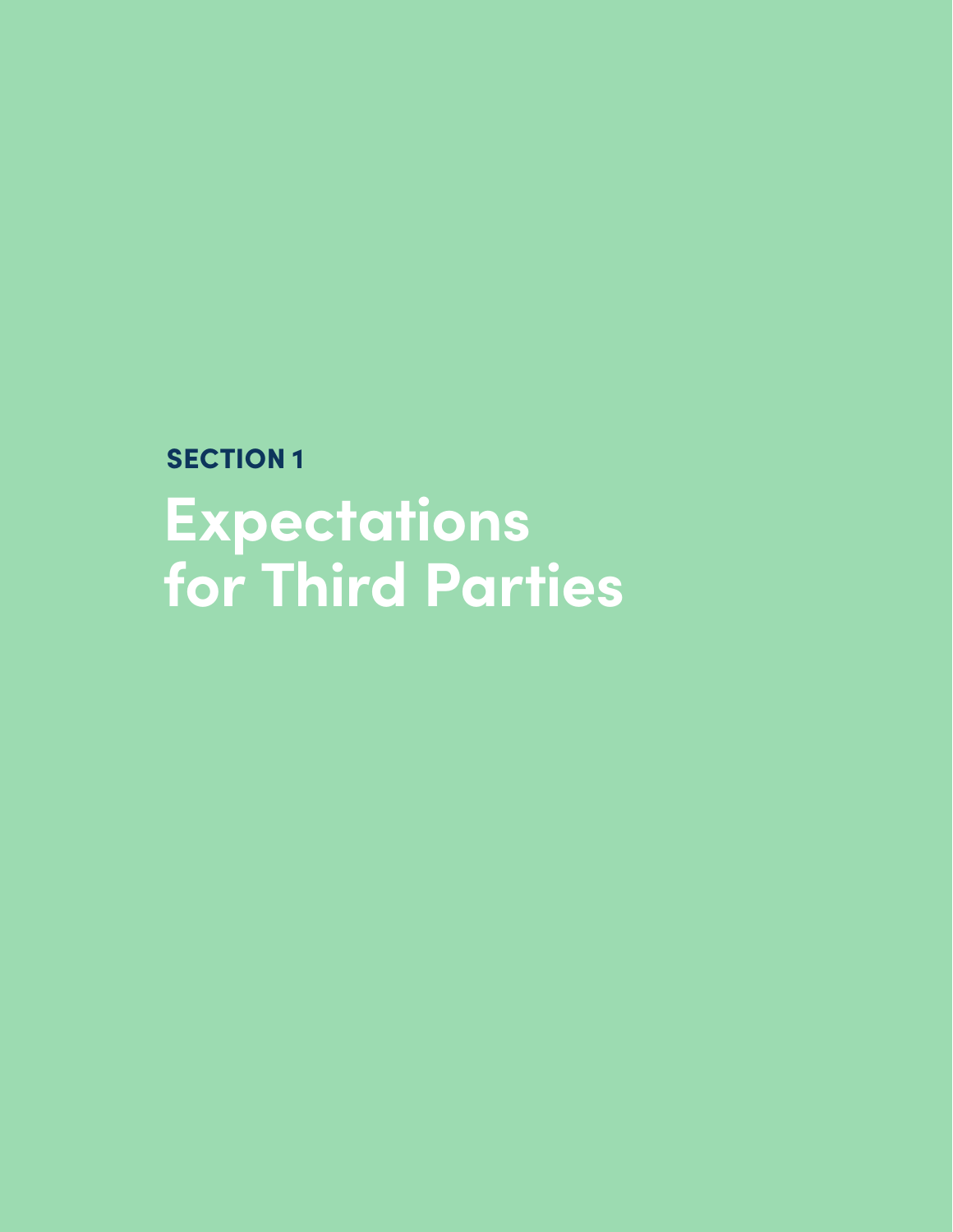<span id="page-7-0"></span>Highmark Health strives to provide an environment that promotes fairness and equal opportunity, where differences in backgrounds are respected, and discrimination is not tolerated. Highmark Health in turn expects its business partners, including Third Parties, to respect and share this commitment.

Third Parties have the responsibility to comply with and are expected to respect the Third Party Code and to conduct business activities and interactions ethically and with integrity. As such, Third Parties must review the Third Party Code on an annual basis and adhere to the following standards when conducting business on behalf of Highmark Health.

### **Ethical and Compliance Standards**

Third Parties are expected to:

- Cooperate with Highmark Health's commitment to a safe and harassment-free workplace.
- Treat those whom you encounter with professional respect and courtesy — regardless of their position, gender; marital status; pregnancy; race; creed; color; ethnicity; national origin; age; disability; religion; sexual orientation; self-identified or perceived sex, gender identity or expression; transgender status; military status; genetic carrier status or predisposition; genetic information; other legally protected characteristic, or any other differences of a personal nature — while conducting business with or on behalf of Highmark Health.

### **Legal and Regulatory Compliance**

Third Parties must:

- Conduct business activities in full compliance with the applicable federal, state, and local laws, and regulations, as well as contractual obligations while conducting business with or on behalf of Highmark Health.
- Comply with all anti-corruption laws, including the United States Foreign Corrupt Practices Act, and not make any direct or indirect payments (including promises to pay, or authorizations to pay)

of money, gifts, or anything of value to officials of foreign or domestic governments.

- Comply with antitrust and fair competition laws and regulations when conducting business with or on behalf of Highmark Health.
- Retain and dispose of Highmark Health's business records in full compliance with all applicable legal, regulatory, and contractual requirements.
- Comply with all other applicable laws and regulations.

#### **Government Contract Compliance**

A substantial portion of Highmark Health and its subsidiaries' and affiliates' businesses relate to their roles as government contractors. As a result, Highmark Health must abide by certain laws and regulations. Therefore, Third Parties are required to abide by additional requirements and obligations while dealing with Highmark Health's government business.

The following government business requirements apply to Third Parties whose contracts support Medicare Advantage and Medicare Prescription Drug programs. Set requirements provide that Third Parties:

• Are prohibited from doing business with any person or entity that is currently debarred, suspended, excluded, or declared ineligible to perform work under any government contract or subcontract. Third Parties must make monthly inquiries to various government databases to ensure continued compliance. Highmark Health reserves the right to audit Third Parties' screening processes to ensure compliance with all Centers for Medicare and Medicaid Services (CMS) requirements.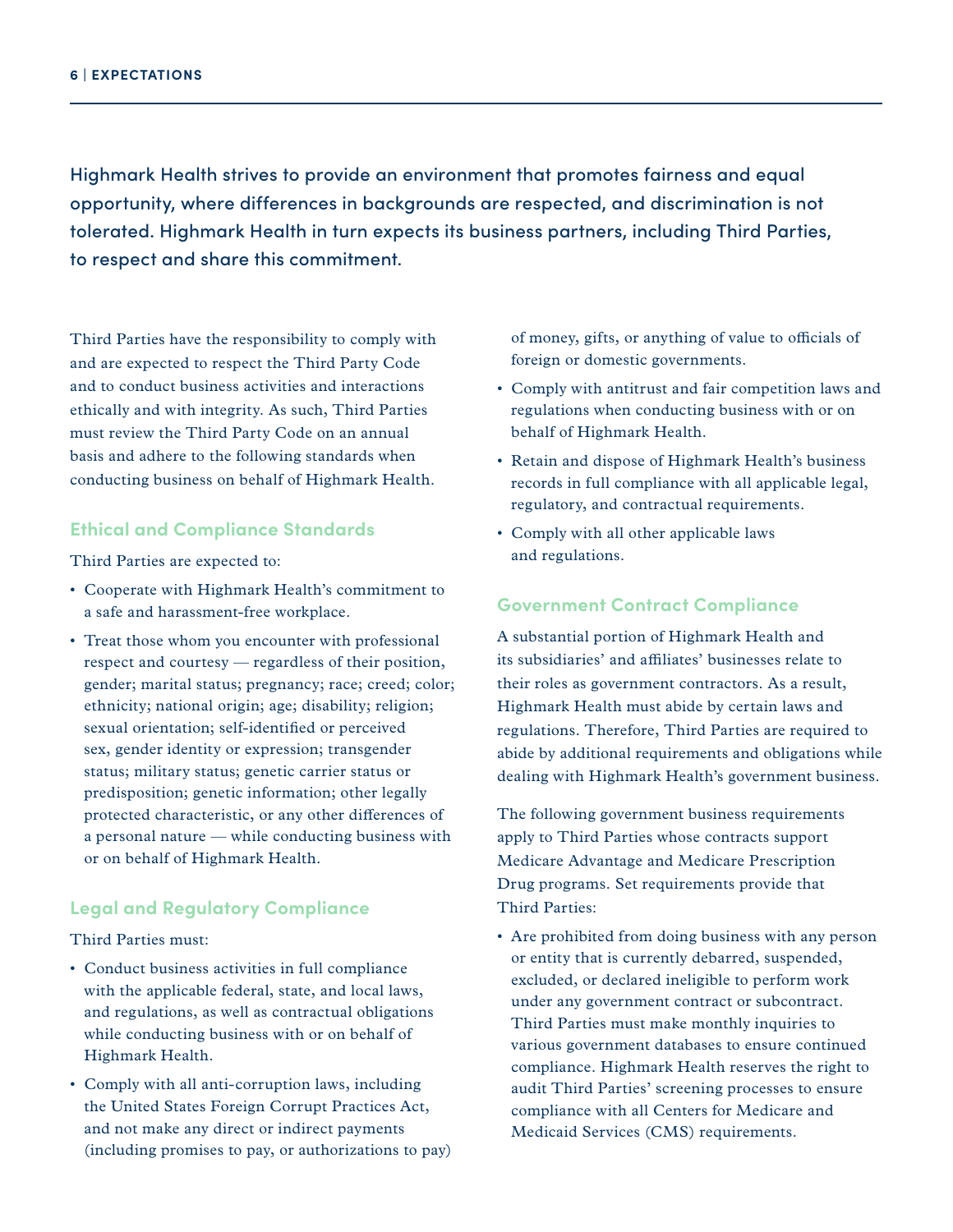- Are prohibited from offering or accepting any kickbacks, gifts, entertainment, gratuities, or anything of value to or from suppliers, consultants, or government officials in exchange for an unfair competitive advantage.
- Must keep company records that are accurate and complete; appropriately reflect transactions and events; conform to applicable legal, regulatory, and accounting requirements; and meet applicable control procedures. These records are necessary to ensure that Highmark Health meets its contractual obligations with state and federal governments.
- Must cooperate with investigations by government agencies and are prohibited from knowingly making false or misleading statements to a government official.
- Must report compliance concerns and suspected or actual violations related to the Medicare Advantage and the Medicare Prescription Drug program.
- Must comply with applicable federal, state and local laws, rules, and regulations as well as its contractual obligations.
- Must validate that general HIPAA, compliance and training specific to Fraud, Waste, and Abuse (FWA) has been completed for all employees who have involvement in the administration or delivery of the Medicare Advantage and /or the Medicare Prescription Drug programs. This training must be completed within 90 days of initial hiring and annually thereafter. Proof of training must be kept for a period equal to the current contract year plus 10 years. Highmark Health reserves the right to audit Third Parties' training programs to ensure compliance with CMS requirements.
- Must adhere to Highmark Third Party Code of Conduct or provide evidence that the Third Party has comparable Standards of Conduct of their own. Evidence of adherence must be completed within 90 days of initial hire thereafter.

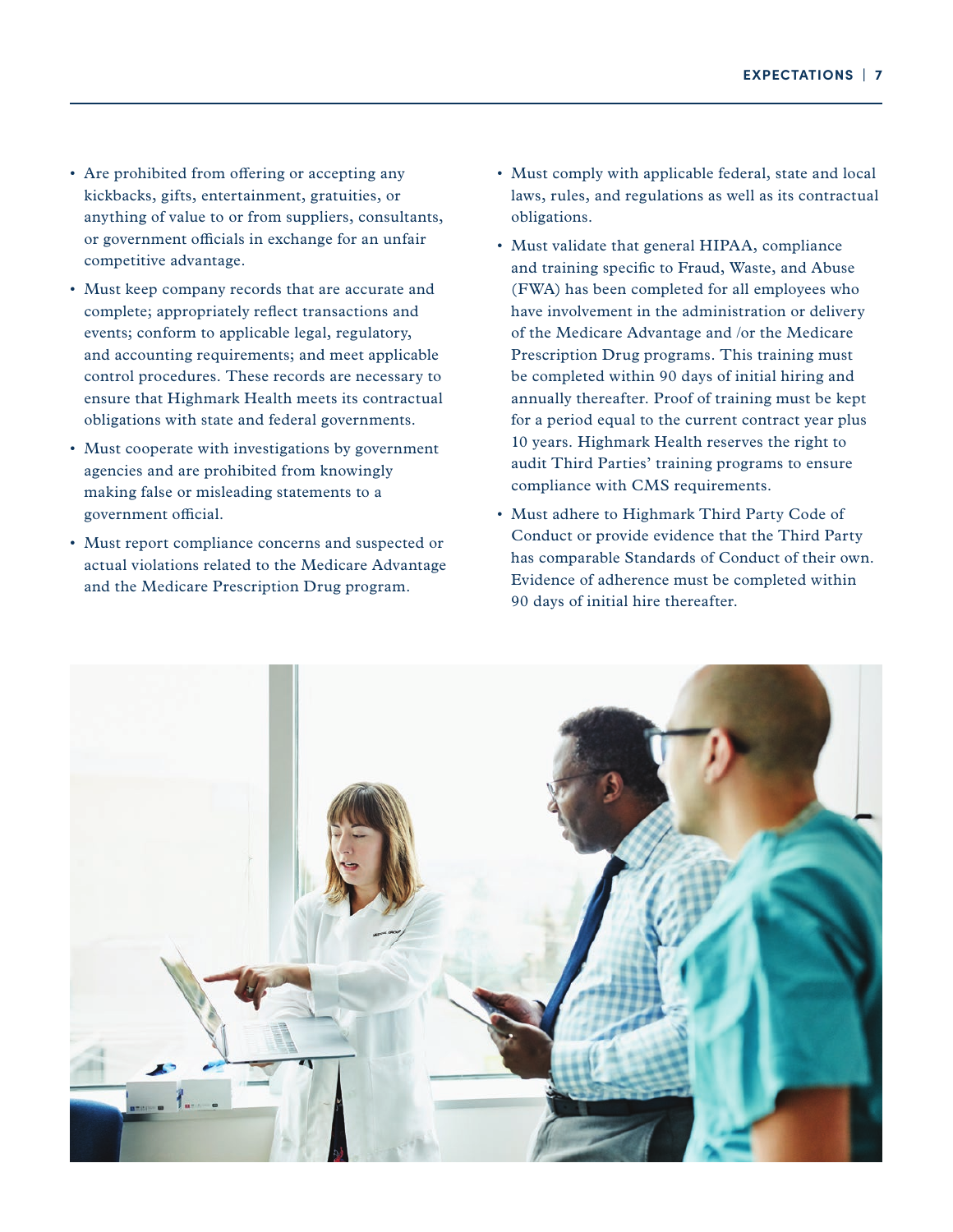<span id="page-9-0"></span>**SECTION 2 Conducting Business**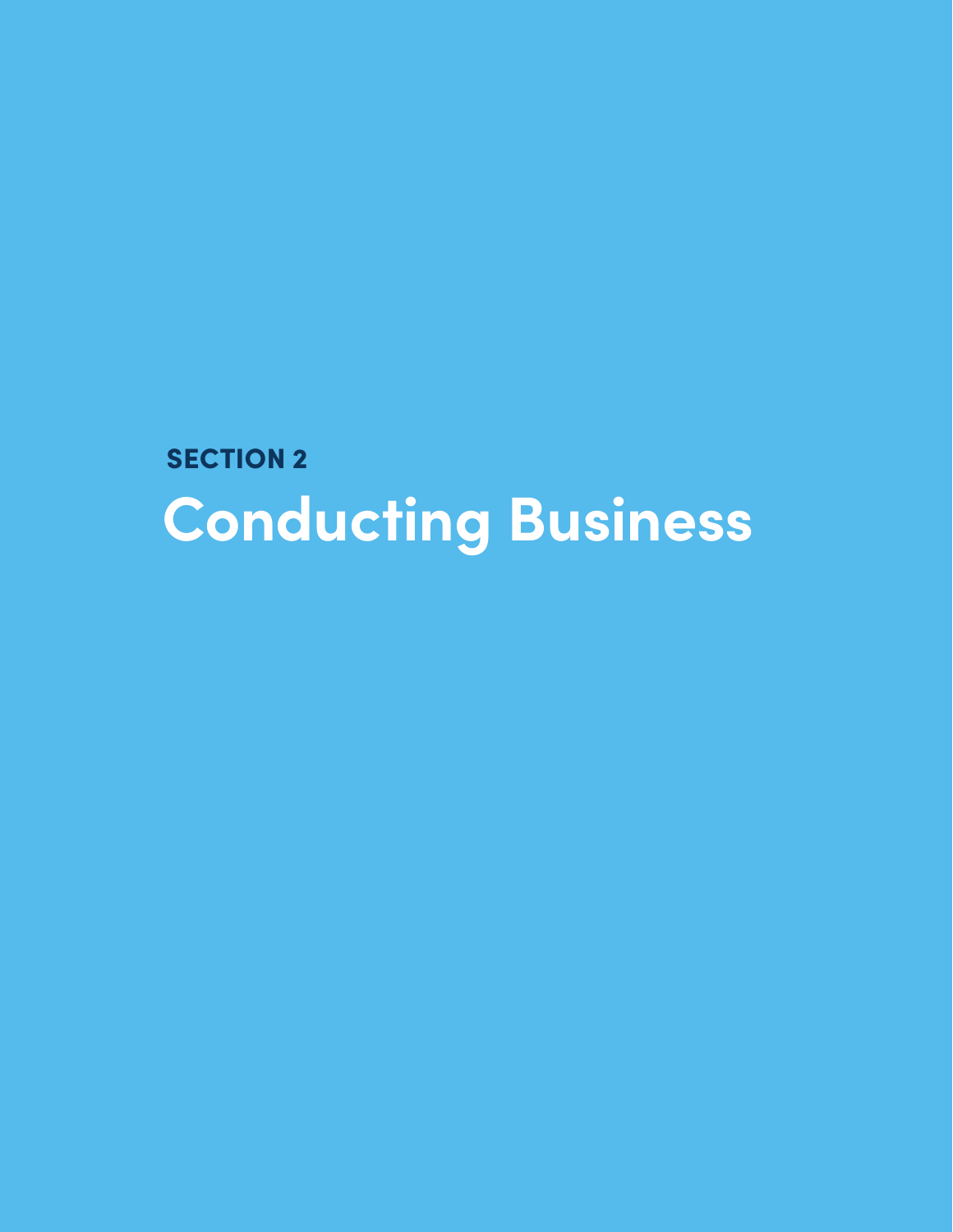### <span id="page-10-0"></span>**Conflicts of Interest**

Third Parties shall avoid actual, or the appearance of, conflicts of interest while doing business with Highmark Health. For example, Third Parties:

- Must not deal with any Highmark Health employee who has a financial interest in the Third Party, or whose spouse or immediate family member holds a financial interest in the Third Party, during negotiation or performance of its contract with Highmark Health.
- Must not deal with any Highmark Health employee who is the spouse or immediate family member of the Third Party's representative.
- Must disclose any material transaction or relationship that reasonably could be expected to give rise to a potential conflict of interest.
- Must not influence a business decision, either directly or indirectly, through the Third Party's relationship with Highmark Health, which allows for personal gain or may adversely affect Highmark Health.

### **Gifts, Gratuities, Kickbacks, and Expenses**

Third Parties:

- Must comply with Highmark Health's gifting policy and not offer gifts or anything of value to our employees where a business decision could be, or could be perceived to be, compromised. Also, Third Parties may not offer or accept gifts or anything of value while acting on behalf of Highmark Health.
- Must report to Highmark Health all entertainment, gifts, or other items that are received by Highmark Health's employees. Exempt from reporting are food, beverages, and moderately priced meals or tickets to local events that are supplied by and attended in the interest of building positive business relationships.
- Must comply with anti-kickback laws and not request, solicit, receive, offer, give, or make payments of any kind, whether directly or indirectly, that would encourage a person to refer a person to another person for the furnishing of any item or service covered by the federal government.
- Must comply with Highmark Health's expense reimbursement policy applicable to Third Parties.

### **Customers and Supplier Relations**

• Third Parties shall maintain straightforward business relationships with Highmark Health and its customers and suppliers. Relationships should be based on the cost and the quality of the products and/or services, rather than on personal relationships. Third Parties shall not take unfair advantage of Highmark Health customers through manipulation, coercion, misrepresentation of information, or abuse of privileged or confidential information.



### **Safe, Healthy, and Harassment-Free Work Environment**

Third Parties:

- Must treat everyone, including Highmark Health employees, with dignity and respect.
- Must not possess, use, and/or distribute illegal drugs and/or alcohol while on Highmark Health-owned or leased property.
- Must comply with all applicable laws and regulations regarding working conditions and labor laws.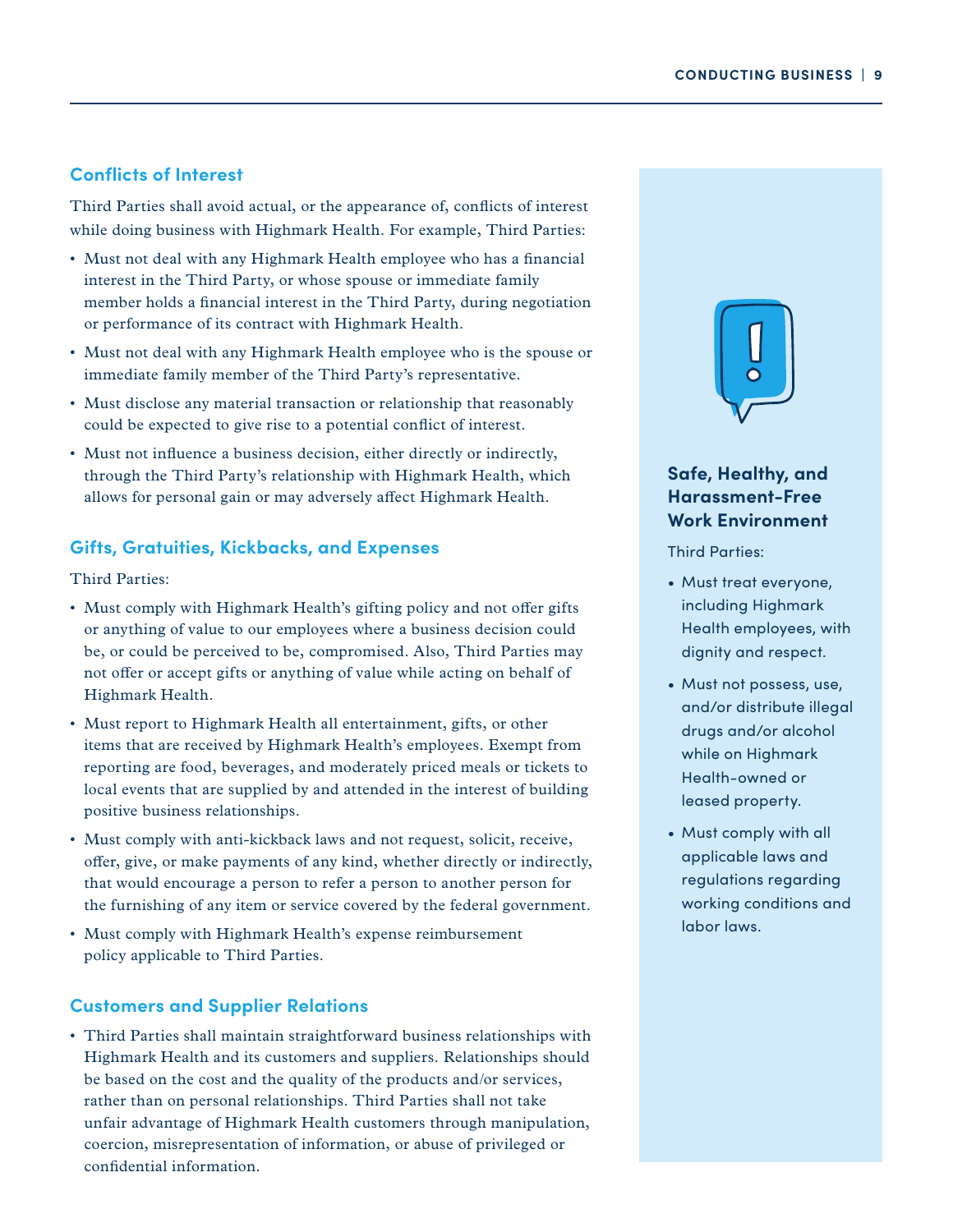<span id="page-11-0"></span>

### **Proper Use of Company Assets**

• Third Parties should ensure that Highmark Health's corporate assets are used only for valid business purposes and in conformance with applicable policies. Corporate assets include not only our equipment, including computers and phones, funds, and office supplies, but also concepts, business strategies and plans, financial data, and other information about Highmark Health's business. These assets may not be used to derive personal gain. Highmark Health corporate assets are not permitted to be taken outside the United States.

### **Adherence to Fraud, Waste, and Abuse (FWA) Guidelines**

• Generally, health care fraud is a misstatement of fact knowingly made for the purpose of obtaining health care benefits, services, or other things of value.

- Third Parties must not make false or misleading claims, records, or statements in order to secure payment of a fraudulent claim on behalf of Highmark Health.
- Highmark Health has policies and procedures in place to detect and prevent FWA, and expects Third Parties to support the efforts of federal and state authorities by identifying and reporting incidents of FWA to the Highmark Health Enterprise Risk and Governance Division.
- Third Parties who raise questions or report concerns regarding potential or actual FWA matters in connection with any of Highmark Health's government programs are protected from retaliation and retribution for False Claims Act complaints, as well as any other applicable antiretaliation protections.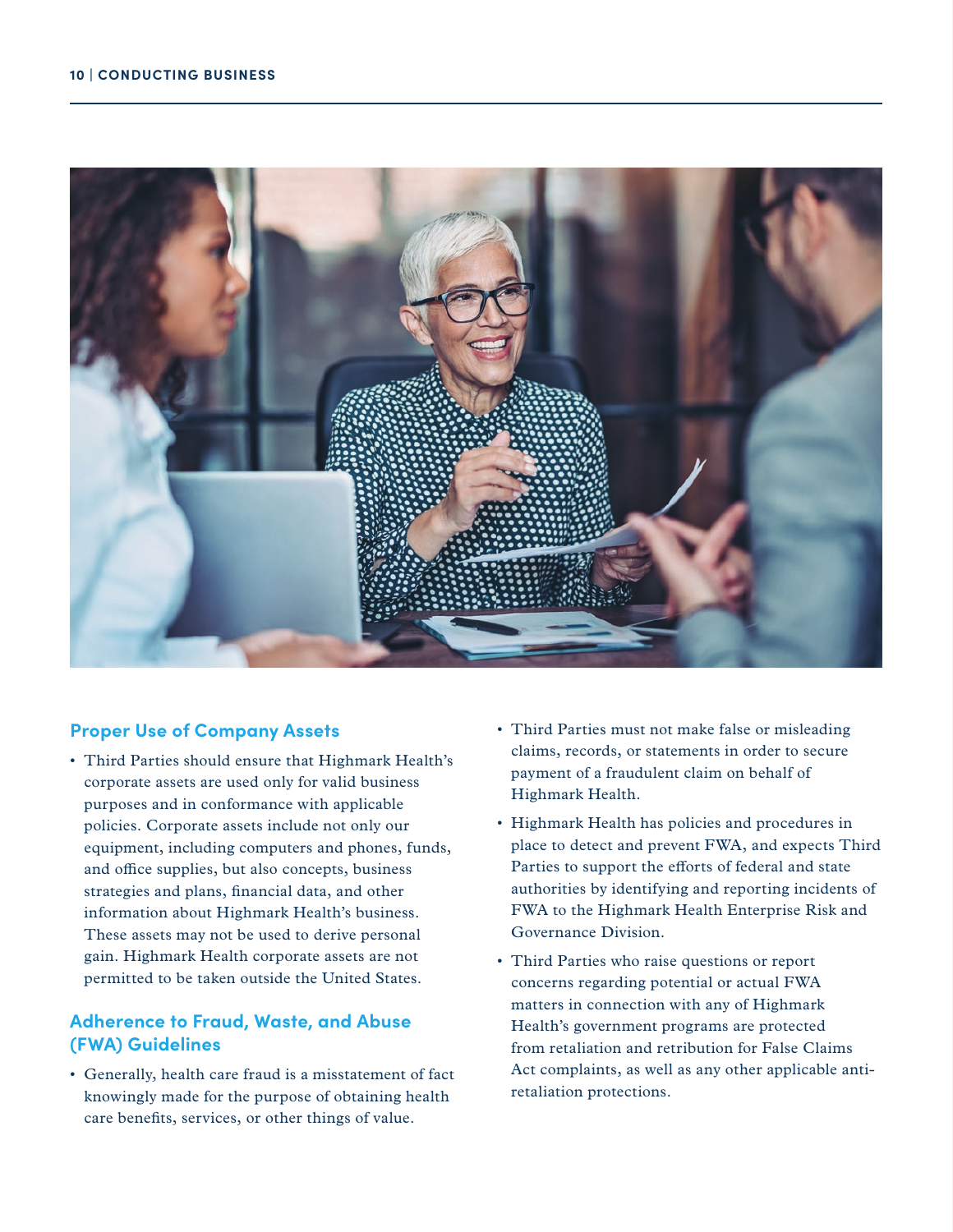<span id="page-12-0"></span>**SECTION 3 Information Privacy and Security**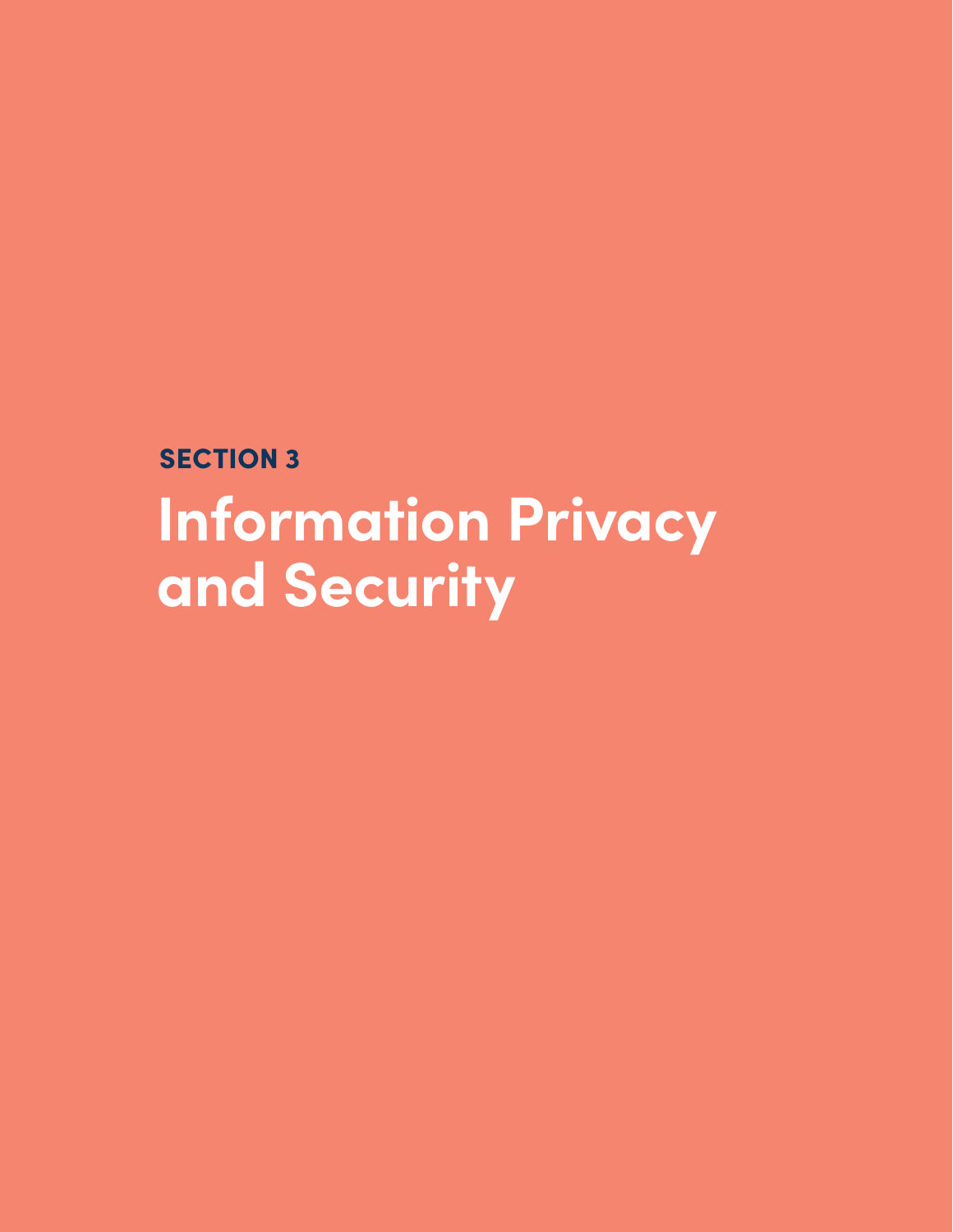A core component of Highmark Health's business involves the processing and management of information much of which is protected by numerous federal and state laws and regulations. Both Highmark Health and its Third Parties must abide by applicable laws, regulations, and Highmark Health policies to ensure that information assets are adequately protected.

Highmark Health's information systems are the exclusive property of Highmark Health and are to be used for approved business purposes only. This includes but is not limited to computer equipment; hard drives; printers; peripherals; software and operating systems; telephones; mobile devices and network and/or internet-related accounts providing electronic mail (email), browsing, newsgroup access, social networking access, and/or access to confidential data. Highmark Health corporate assets are not permitted to be taken outside the United States.

Authorized users must exercise good judgment and professionalism when creating, editing, publishing, storing, or otherwise transmitting content on or through Highmark Health's information systems. This applies to all communication channels and methods, including but not limited to email, video, audio, images, or pictures.

### Third Parties:

- Must protect the privacy of information and the security of information systems.
- Must protect, and not share, credentials used to access information systems.
- • Must safeguard all of Highmark Health's confidential information, including but not limited to protected health information (PHI), personally identifiable information (PII), proprietary/trade secret information, and competitively sensitive information (CSI).

Third Parties may have access to information only if they need it to perform their job function, and information must be limited to the minimum amount necessary. Third Parties may use and disclose information only as permitted by their contract with Highmark Health or as required by law. Any breach of the obligation to maintain the confidentiality and security of Highmark Health information and to handle it appropriately will be considered material, and may result in termination of the contract or other corrective action as solely determined by Highmark Health.

Highmark Health has the right to audit Third Party information management practices and security controls to ensure they meet Highmark Health's expectations and contractual requirements.

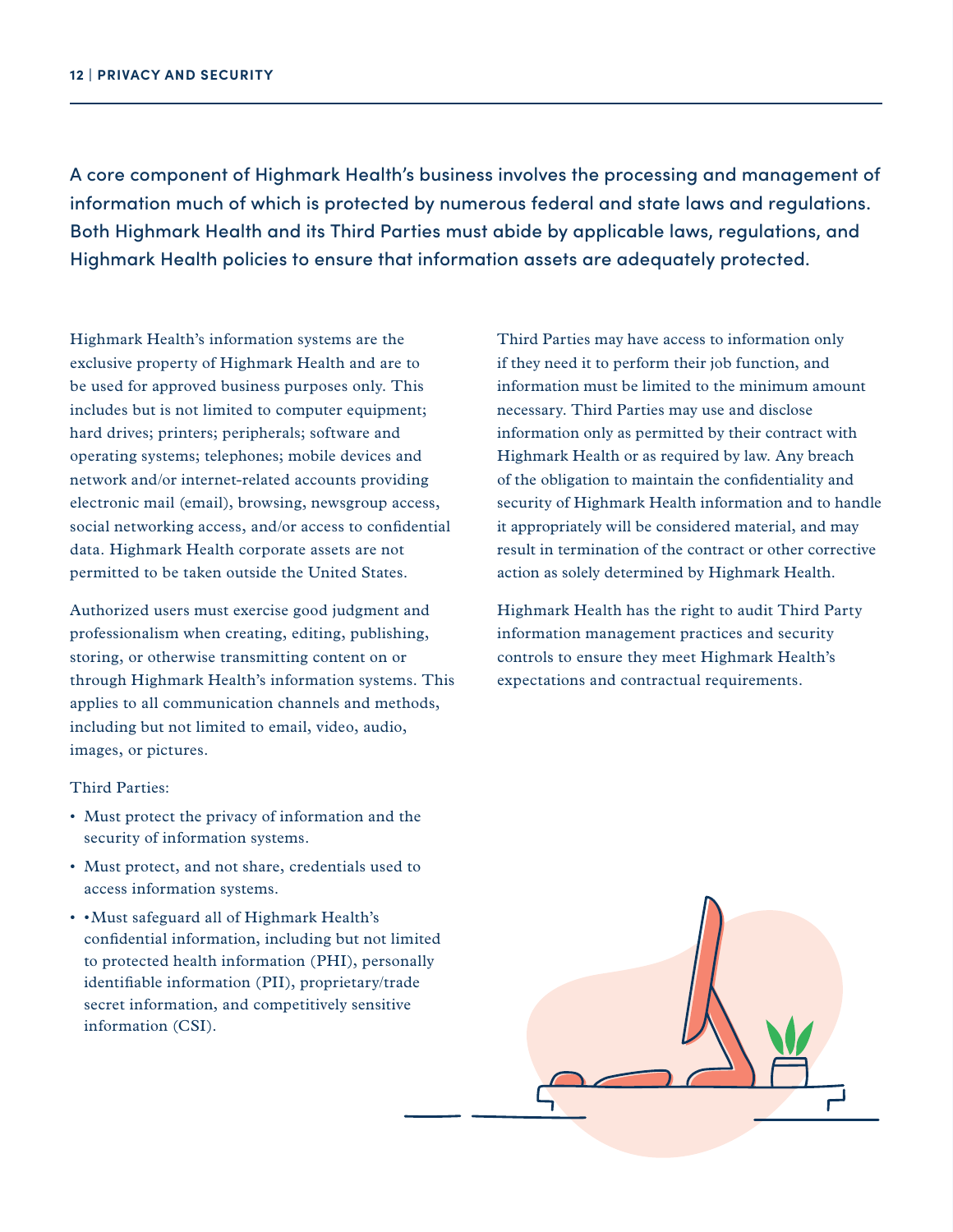<span id="page-14-0"></span>**SECTION 4 Appointed Producers**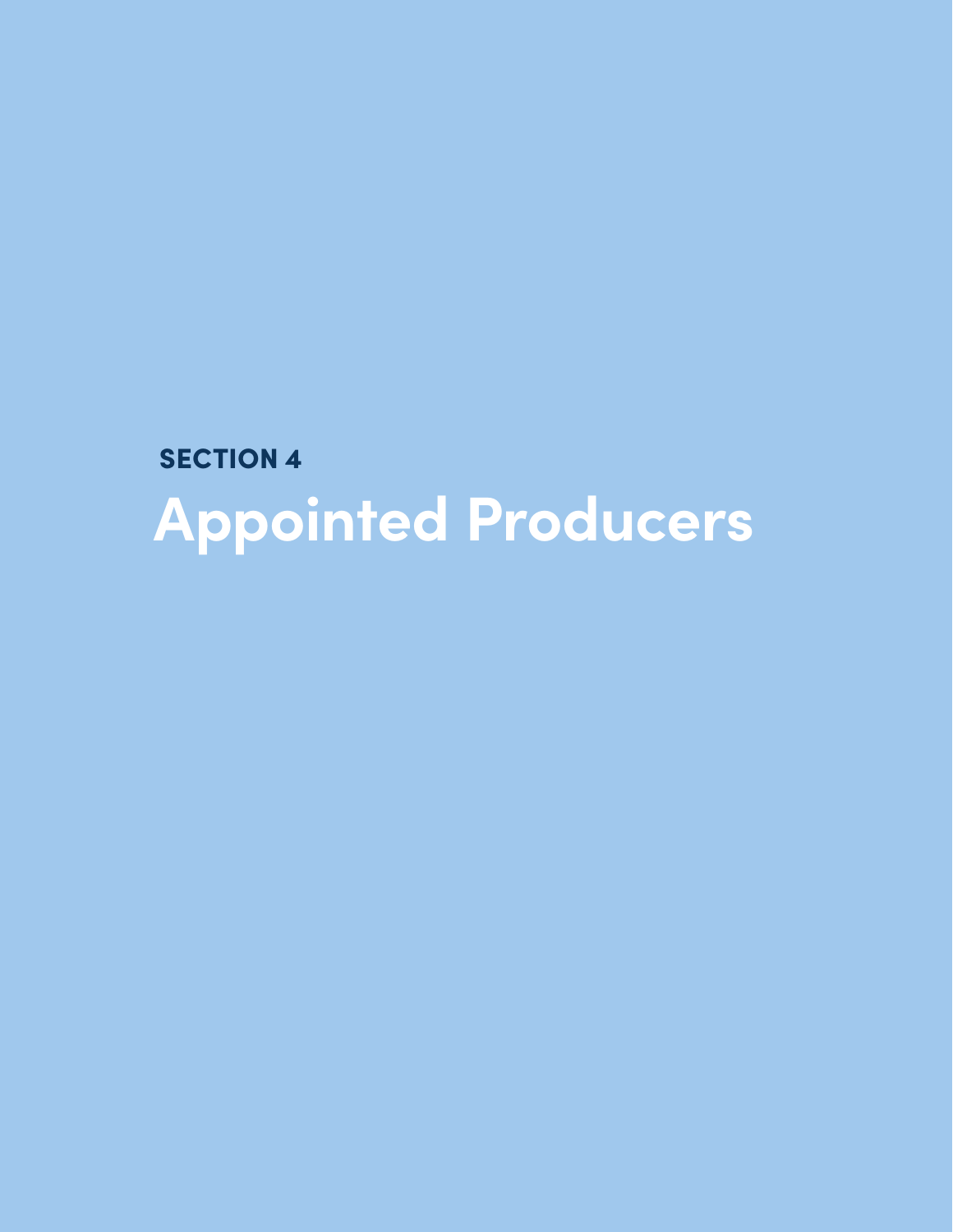Appointed Producers have the responsibility to comply with and are expected to respect the Third Party Code and to conduct business activities and interactions ethically and with integrity.

As such, Appointed Producers must adhere to the following standards when conducting business on behalf of Highmark Health:

- Seek to present a true picture of covered benefits truthfully, carefully, and accurately by learning about and keeping abreast of all relevant products, benefit plans, and applicable legislation and regulation, to the best of your ability.
- Make a conscientious effort to ascertain and understand all relevant circumstances pertaining to the client to recommend appropriate benefit plans.
- Inventory current benefit plans with the client to avoid selling duplicative insurance benefits.
- Honestly assess the likelihood that a client will meet underwriting and financial requirements and discover any adverse factor(s), to reduce false expectations of acceptance and adequacy of benefit plan.
- Possess a comprehensive understanding of products to honestly, openly, and effectively portray benefit plans and determine a client understanding of key benefits and limitations.
- Clarify and verify the client's grasp of information and review pertinent issues.
- Protect proprietary and competitive information.
- Protect protected health information, confidential, and financial information in compliance with existing state and federal laws and regulations.
- Obey all laws, including antitrust, governing business, and professional activities, and represent products in an ethical manner without fraud, misrepresentation, exaggeration, coercion, scare tactics, or concealment of pertinent facts.
- At all times, fully disclose commission and compensation arrangements to the client.
- Ensure appropriate relationships by not offering or accepting any inducements that might compromise a reasonable business decision. Avoid any conflict of interest or the appearance of any conflict of interest.
- Use only authorized promotional materials unless prior written approval has been obtained, and fairly focus your presentation on positive benefit comparisons rather than disparaging remarks about the competition.
- Treat a client or a potential client with courtesy, respect, and priority in accordance with thoughtful, ethical, and legal business practices.

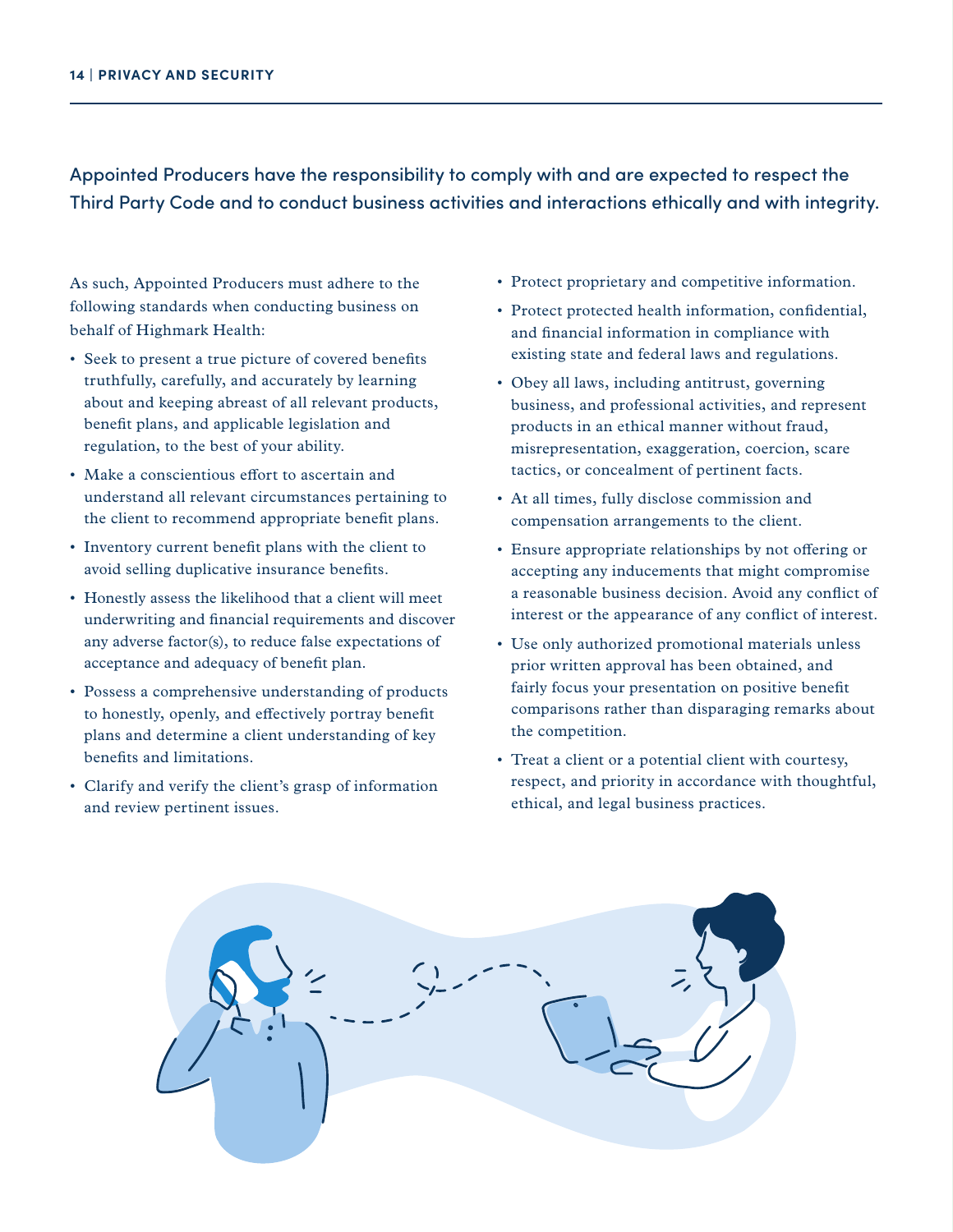<span id="page-16-0"></span>**SECTION 5 Compliance and Reporting**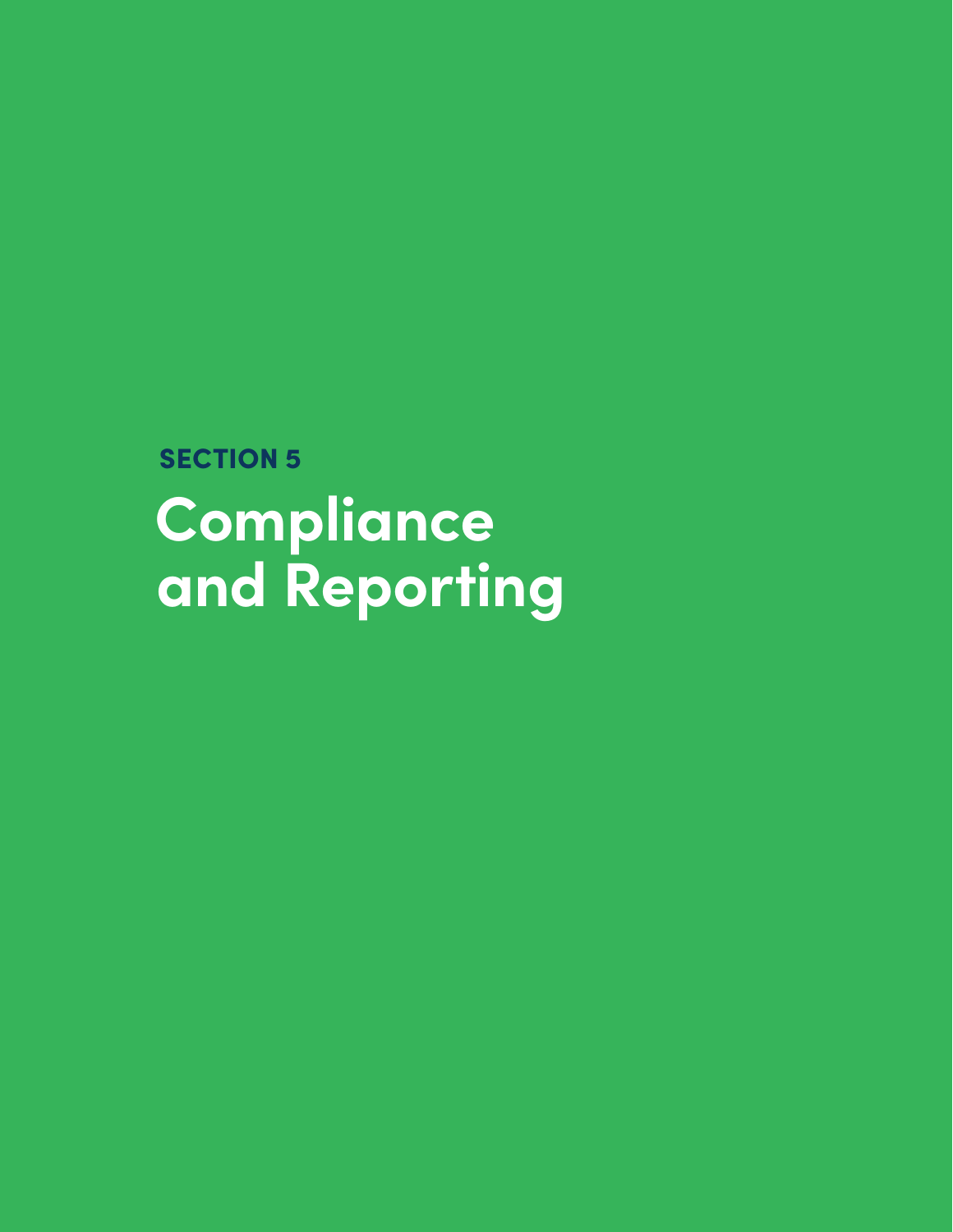### <span id="page-17-0"></span>**Complying with the Highmark Health Third Party Code of Conduct**

As a condition of contracting with Highmark Health, Third Parties and their employees and agents are required to review the Code on an annual basis and be knowledgeable of and adhere to the Third Party Code and be responsible for monitoring compliance with the standards in this Third Party Code. Third Parties are expected to seek guidance from Highmark Health when questions arise involving unethical business conduct pertaining to company business and inappropriate behaviors. Highmark Health may in its sole discretion amend this Third Party Code and Third Parties must comply with any such amended Third Party Code.

In addition to any other specific contractual requirement, whenever a Third Party provides services on-site at any Highmark Health campus location, Third Parties must conduct themselves in accordance with and comply with all Highmark Health policies and procedures, including, but not limited to, onsite tour guidelines and other policies addressing the confidentiality of all visible and audible Highmark Health proprietary data.

### **Reporting Concerns**

You are obligated to report any questionable behavior by Highmark Health employees, a Third Party, and/ or its employees and agents or potential noncompliance situation. If you suspect potential or actual FWA, you should contact the Highmark Health Enterprise Risk and Governance Division. In addition to being a resource for Highmark Health employees, the Enterprise Risk and Governance Division is available for questions by Highmark Health business partners like you.

When a report is made to the Enterprise Risk and Governance Division, appropriate action is taken to review and/or investigate the report to reduce the potential for recurrence and ensure ongoing compliance. Third Parties are expected to cooperate with the investigation of a suspected violation of this Third Party

Code or violation of any governmental law or regulation. In addition, as required and/or appropriate, the Enterprise Risk and Governance Division may disclose investigation matters to applicable law enforcement or regulatory entities. Failure to promptly report a known violation may result in action up to and including termination of the business relationship and is the sole discretion of Highmark Health.

### **Protection from Retaliation and Intimidation**

Third Parties who raise questions or report concerns regarding potential or actual FWA matters in connection with any of Highmark Health's government programs are protected from retaliation and retribution for False Claims Act complaints, as well as any other applicable anti-retaliation protections. All inquiries are confidential, subject to limitations imposed by law.

Pursuant to the Defend Trade Secrets Act of 2016, an individual may not be held criminally or civilly liable under any federal or state trade secret law for the disclosure of a trade secret that: (a) is made in confidence to a federal, state, or local government official, either directly or indirectly, or to an attorney; and solely for the purpose of reporting or investigating a suspected violation of law; or (b) is made in a complaint or other document that is filed under seal in a lawsuit or other proceeding.

Further, an individual who files a lawsuit for retaliation by an employer for reporting a suspected violation of law may disclose the employer's trade secrets to the attorney and use the trade secret information in the court proceeding if the individual: (a) files any document containing the trade secret under seal; and (b) does not disclose the trade secret, except pursuant to court order.

The Third Party Code sets forth general principles with which Third Parties must comply. More restrictive requirements may be set forth in the contracts between Third Parties and Highmark Health.

This Code of Conduct is fairly and firmly enforced.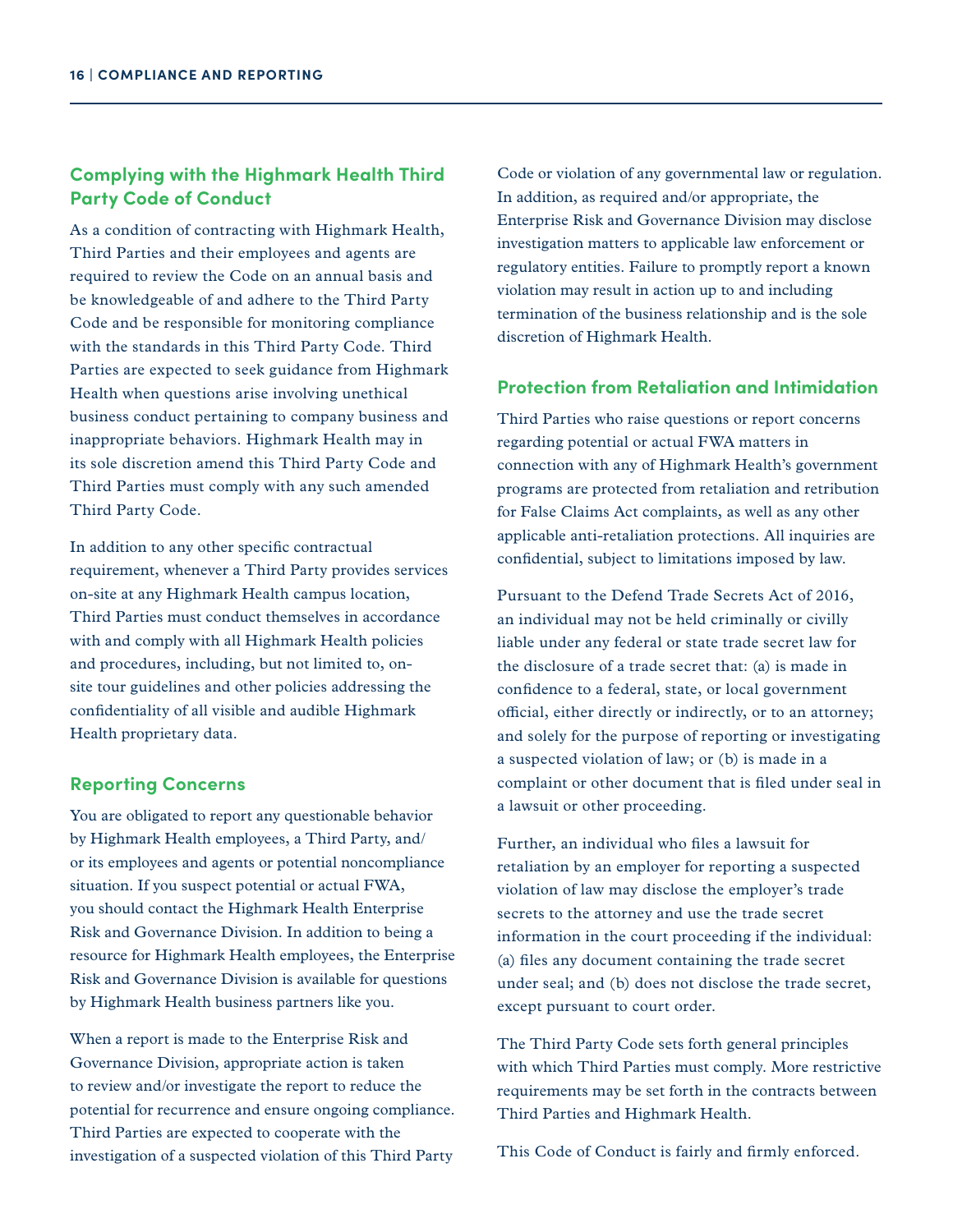<span id="page-18-0"></span>

# **Reporting Methods**

All inquiries to the Enterprise Risk and Governance Division are confidential, subject to limitations imposed by law.

When using the Integrity Helpline, you may remain anonymous. Highmark Health maintains a reprisal-free environment and has a policy of non-retaliation and nonintimidation to encourage employees, Third Parties, and their employees to raise ethical or legal concerns in good faith.

| <b>VISIT</b>   | <b>Highmark Health</b><br><b>Enterprise Risk and Governance Division</b><br>Fifth Avenue Place<br>120 Fifth Avenue<br>Suite 1818<br>Pittsburgh, PA 15222 |
|----------------|----------------------------------------------------------------------------------------------------------------------------------------------------------|
| <b>MAIL</b>    | <b>Highmark Health Enterprise</b><br><b>Risk and Governance Division</b><br>P.O. Box 22492<br>Pittsburgh, PA 15222<br>Interoffice Mail: FAP 1818         |
| <b>FAX</b>     | 1-412-544-2475                                                                                                                                           |
| <b>CALL</b>    | Anonymous Reporting Helpline<br>Toll-free, 24/7: 1-800-985-1056                                                                                          |
| <b>EMAIL</b>   | integrity@highmarkhealth.org<br>integrity@highmark.com                                                                                                   |
| <b>MESSAGE</b> | Click below for the Secure Message Platform:<br>highmarkhealth.org/hmk/responsibility/<br>integrity/contact.shtml                                        |